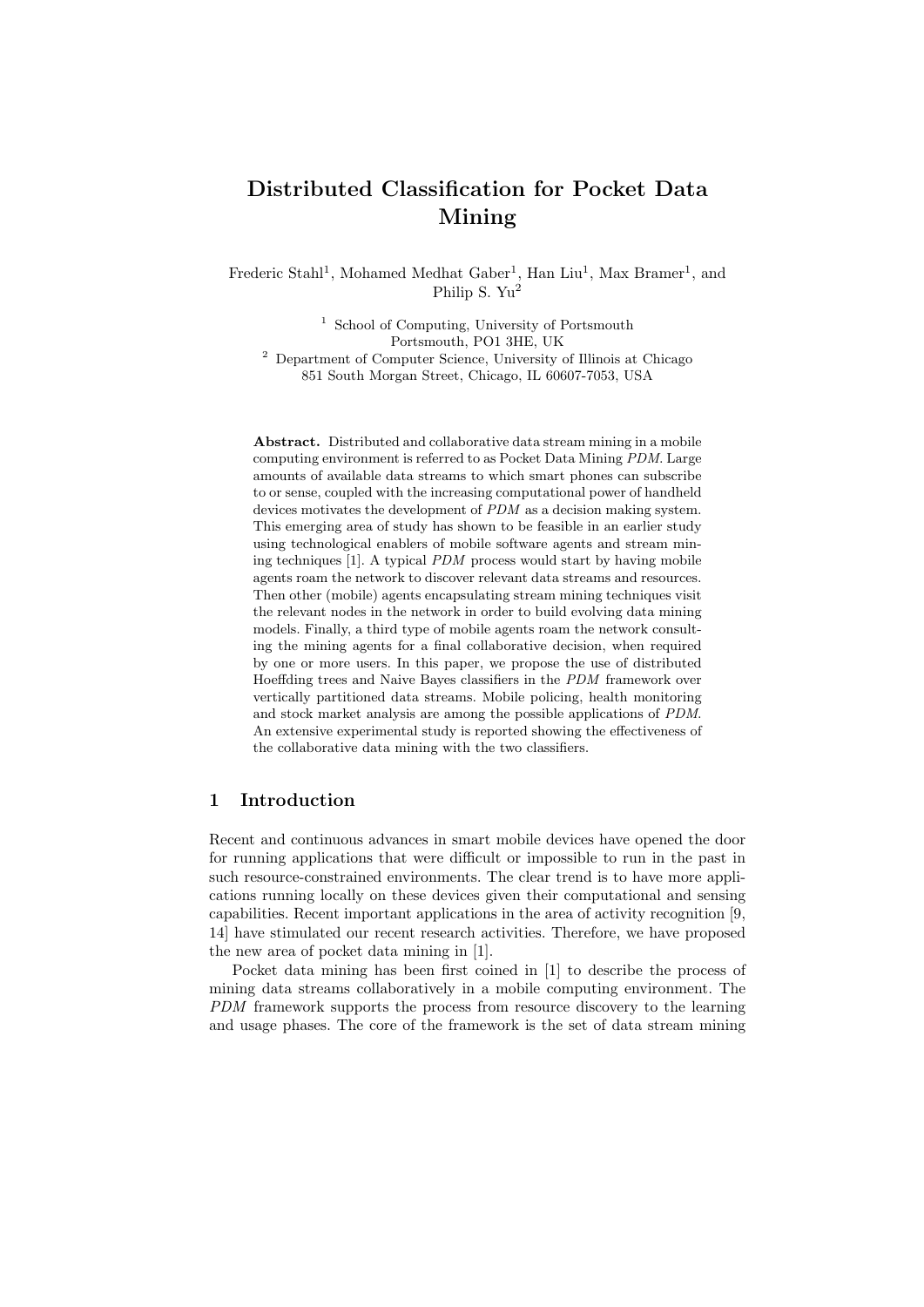techniques that work together to synthesize a global outcome. The mining techniques are assigned to the mobile devices and are encapsulated as mobile software agents that are able to move and be cloned. This assignment is done based on the availability of resources and features of the data available to the mobile device. We have proved in [1] the computational feasibility of the PDM framework. However, we have not employed any stream mining technique in our previous implementation. Thus, in this paper, we propose the use of two data stream classification techniques. We have chosen Hoeffding trees and Naive Bayes classifiers due to the following reasons. First, Hoeffding trees classifiers have proved their efficiency as the state-of-the-art data stream classification technique as reported in [3]. Second, Naive Bayes is a lightweight naturally incremental classifier.

The paper is organised as follows. Section 2 enumerates the related work. The architecture of the PDM framework including the details of the used algorithms is given in Section 3. Extensive experimental study is presented in Section 4. Ongoing work and concluding remarks and be found in Section 5.

#### 2 Related Work

Distributed data mining techniques have been thoroughly reviewed by Park and Kargupta in [16]. On the other hand, the field of data stream mining has been concisely reviewed in [11]. More recently, the utilisation of smart phones' sensing capabilities to be used to learn about the user's activities have been explored in [13, 9]. It has to be noted that none of the above techniques has explored the great potential of collaborative mining of data streams in the mobile ad hoc computing environments, including the work proposed by Miller et el [15], that only focused on recommender systems for any type of connected devices. Our work rather attempts to exploit data stream mining techniques for ad hoc analysis using smartphones in critical applications.

#### 3 PDM: The Pocket Data Mining Architecture

The architecture of the *PDM* framework is highlighted in Figure 1. The basic scenario of PDM displayed in Figure 1 involves the following generic (mobile) software agents [1]: (a) (Mobile) Agent Miners (AM) are distributed over the network and located on the local mobile devices, they implement data mining algorithms; (b) Mobile Agent Ressource Discoverers are used to explore the network and locate computational ressources, data sources and AMs; (c) Mobile Agent Decision Makers roam the network consulting AMs in order to retrieve information or partial results for the data mining task. It has to be noted that we use the terms PDM architecture and PDM framework interchangeably. Any smart phone in the network can own any kind of *PDM* agents. The smart phone from which a data mining task is initiated is called the task initiator. The AMs in PDM can implement any data mining algorithm such as Hoeffding Decision Trees (HT), Naive Bayes (NB) or K Nearest Neighbours (K-NN). As the left hand side of Figure 1 shows, these data mining algorithms are embedded in AMs which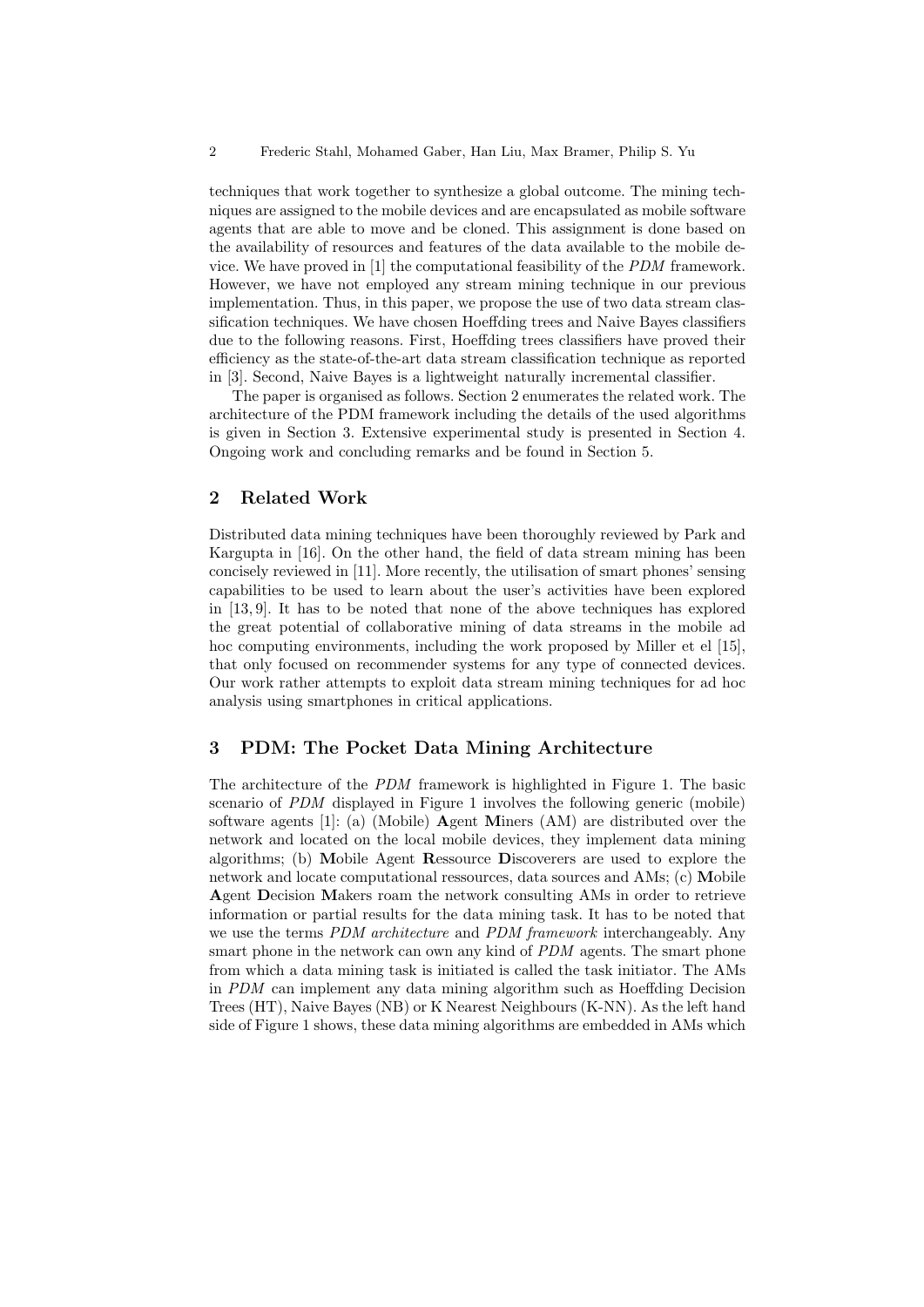run on-board a users smart phone. The smart phone may be subscribed to a data stream. The data mining model that is generated by the AMs is continuously updated in order to cope with possible concept drifts of the data stream. AMs may be stationary agents already installed for the use by the owner of the smart phone but may also be mobile agents distributed at the beginning of the data mining task. The right hand side of Figure 1 shows the pseudo code of the basic PDM workflow.



Fig. 1. PDM Architecture

For example in the context of classification, if the task initiator at any point in time decides to use the models of remotely located AMs to classify a set of unlabelled data instances, an MADM and an MRD can be used. The MRD is roaming the network to discover available AMs and data streams onboard the smart phones. The MADM then loads the unlabelled instances and visits relevant AMs, as determined by the MRD, in order to collect their predictions for the correct class labels. While the MADM agent visits different nodes in the network, it might decide to terminate its itinerary based on a stopping criterion such as confidence level of the already collected predictions, or a time limit.

The current implementation, which is evaluated in the paper, has two different AMs for classification tasks, namely Hoeffding Tree [3] and Naive Bayes classifiers. However, the PDM framework allows the use of any classification technique. The Hoeffding tree classifier from the MOA tool as illustrated by Bifet and Kirkby in [2] is shown in Figure 2. Hoeffding tree classifiers have been designed for high speed data streams. On the other hand, the Naive Bayes classifier has been developed for batch learning, however it is naturally incremental. The current implementation of PDM uses the Naive Bayes classifier from the MOA tool [2] which is based on the Bayes Theorem [14] stating that if  $P(C)$  is the probability that event C occurs and  $P(C|X)$  is the conditional probability that event C occurs under the premise that X occurs then  $P(C|X) = \frac{P(X|C)P(C)}{P(X)}$ . According to the Bayes Theorem, the Naive Bayes algorithm assigns a data instance to the class it belongs to with the highest probability. As Naive Bayes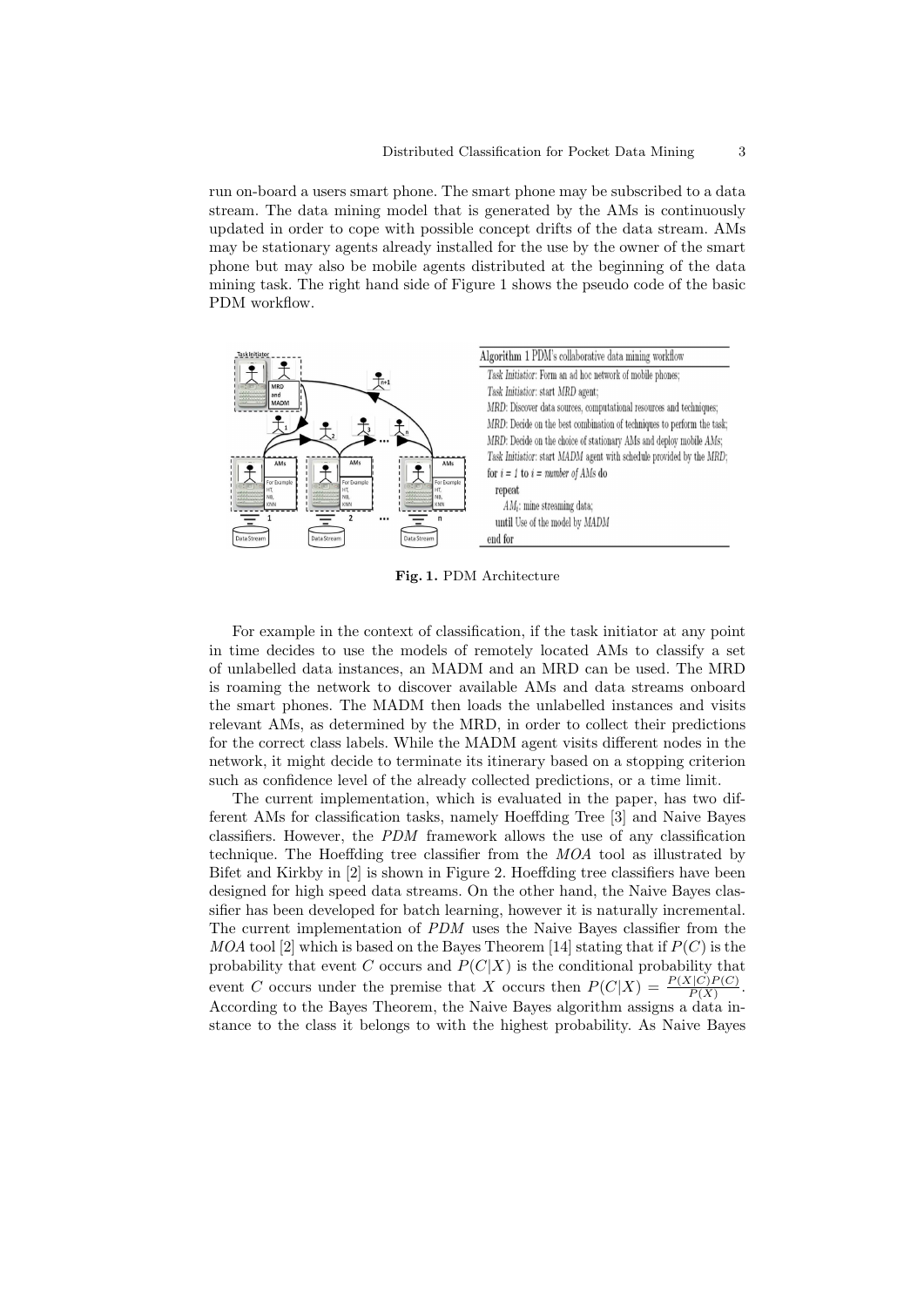| Algorithm 2 Hoeffding tree induction algorithm.                                                                            |  |  |  |
|----------------------------------------------------------------------------------------------------------------------------|--|--|--|
| 1: Let HT be a tree with a single leaf (the root)                                                                          |  |  |  |
| for all training examples do<br>2:                                                                                         |  |  |  |
| Sort example into leaf l using HT<br>3:                                                                                    |  |  |  |
| Update sufficient statistics in l<br>4:                                                                                    |  |  |  |
| Increment $n_l$ , the number of examples seen at $l$<br>5:                                                                 |  |  |  |
| if $n_1$ mod $n_{min} = 0$ and examples seen at l not all of same class then<br>6:                                         |  |  |  |
| Compute $\overline{G}_1(X_i)$ for each attribute<br>7:                                                                     |  |  |  |
| Let $X_a$ be attribute with highest $G_1$<br>8:                                                                            |  |  |  |
| Let $X_b$ be attribute with second-highest $\overline{G}_1$<br>9:                                                          |  |  |  |
| Compute Hoeffding bound $\epsilon = \sqrt{\frac{R^2 \ln(1/\delta)}{2n_1}}$<br>10:                                          |  |  |  |
| if $X_a \neq X_{\emptyset}$ and $(\overline{G}_1(X_a) - \overline{G}_1(X_b) > \epsilon$ or $\epsilon < \tau$ ) then<br>11: |  |  |  |
| Replace 1 with an internal node that splits on $X_{\alpha}$<br>12:                                                         |  |  |  |
| for all branches of the split do<br>13:                                                                                    |  |  |  |
| Add a new leaf with initialized sufficient statistics<br>14:                                                               |  |  |  |
| end for<br>15:                                                                                                             |  |  |  |
| end if<br>16:                                                                                                              |  |  |  |
| end if<br>17:                                                                                                              |  |  |  |
| 18: end for                                                                                                                |  |  |  |
|                                                                                                                            |  |  |  |

Fig. 2. Hoeffding Tree Algorithm

generally performs well [10, 12] and is naturally incremental, it is suitable for classifying data streams.

## 4 Implementation and Evaluation

As this paper examines PDM's applicability to classification rule induction on data streams, both Hoeffding tree and Naive Bayes classifiers have been thoroughly tested.

#### 4.1 Experimental Setup

We use the implementation of both classifiers in MOA toolkit [2] which is based on the WEKA library [4]. We compare two PDM configurations, one where all AMs are based on Hoeffding trees and the other where all AMs are based on Naive Bayes. Owners of different AMs may have subscribed to overlapping subsets of the feature space of the same data stream, as there may be features that are particularly interesting for the owner of a local AM. However, the current subscription may be insufficient for classifying new data instances. Subscribing to more features may not be desirable for many reasons, such as that it may lead to higher subscription fees or confidentiality constraints. However the owner of the local AM sends an MADM that visits and consults further AMs that belong to different owners. The visited AMs are potentially subscribed to different features and the MADM consults the AMs to classify the unlabelled data instances. The classification results and accompanying information from the local AMs are collected and used by the MADM to decide for a final classification. The accompanying information of the AMs is an estimate of the AM's own confidence which is referred to as 'weight' in this paper. In *PDM*, each AM takes with a previously defined probability a labelled streamed data instance as training or as test instance. In the current setup the probability that an instance is selected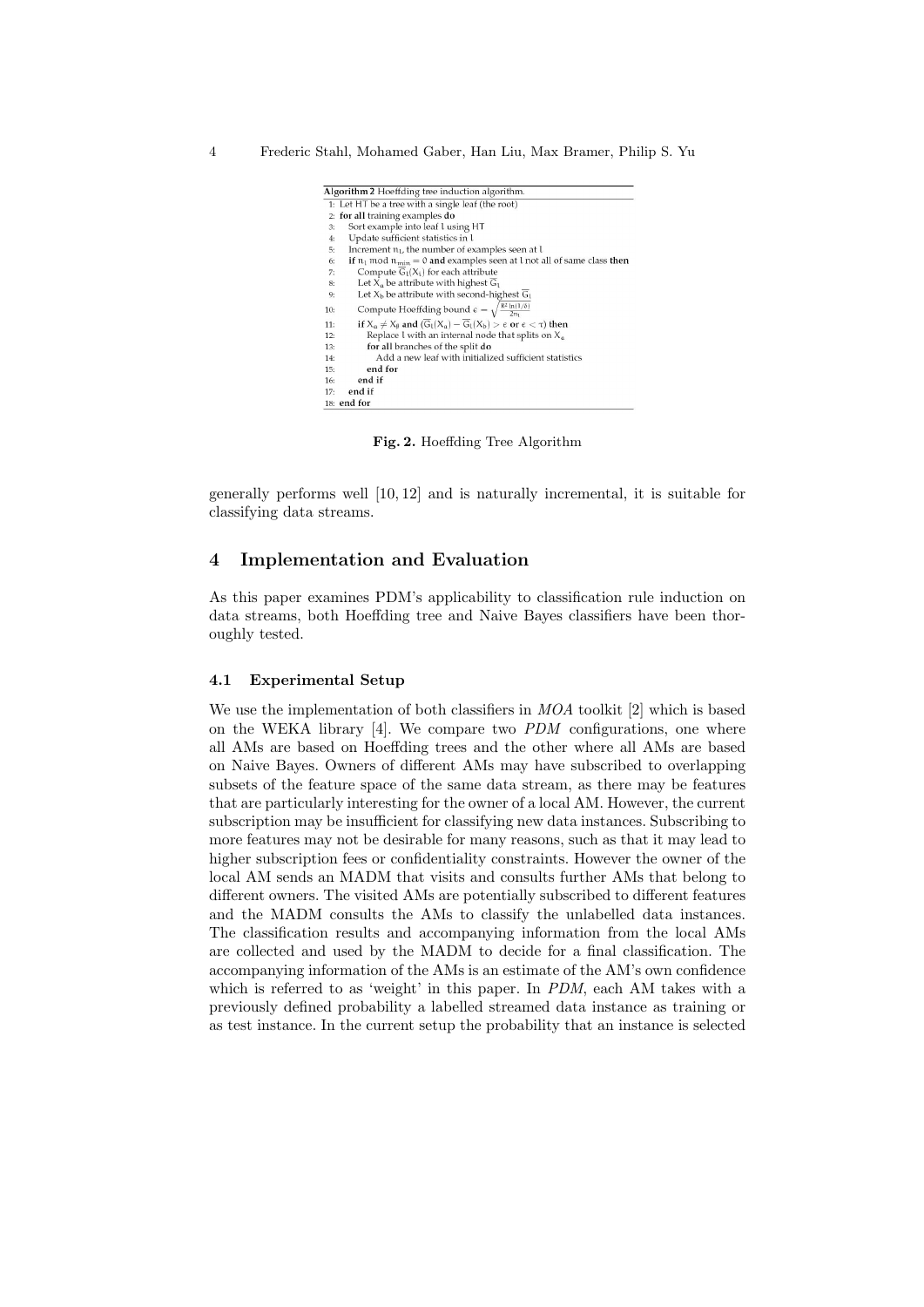as test instance is 20% and as training instance is 80%. The test instances are used by the local AM to estimate its local classification accuracy/confidence or 'weight'. Concept drifts are also taken into account when the weight is calculated. This is done by defining a maximum number of test instances at the startup of an AM by the owner. For example, if the maximum number of test instances is 20, and already 20 test instances have been selected then the oldest test instance is replaced by the next newly selected test instance and the 'weight' is recalculated.

The MADM hops with the instances to be classified to each available AM, requesting to classify the instances and also retrieves the AM's weight. After the MADM's schedule is processed, the MADM derives the final classification for each data instance by 'weighted majority voting'. For example, if there are three AMs  $A, B$  and  $C$  and one data instance to classify, AM  $A$  predicts class  $X$  with a 'weight' of 0.55, AM  $B$  predicts class  $X$  with a 'weight' of 0.2 and AM  $C$  predicts class Y with a 'weight' of 0.8, then MADM's 'weighted' prediction would be for class  $X$  0.55 + 0.2 = 0.75 and for class Y 0.8 and as Y yielded the highest vote, the MADM would label the instance with class Y.

For the implementation of PDM the well known JADE framework has been used [5], with the reasoning that there exist a version of JADE, JADE-LEAP (Java Agent Development Environment-Lightweight Extensible Agent Platform), that is designed for the implementation of agents on mobile devices and can be retrieved from the JADE project website as an 'add on' [6]. As JADE works on standard PCs as well as on mobile devices, it is possible to develop and evaluate the PDM framework on a test LAN. The LAN consists of 8 PCs with different hardware configurations, which are connected using a standard CISCO System switch of the catalyst 2950 series. In our experimental setup, we used 8 AMs each running a Hoeffding tree induction algorithm or Naive Bayes, and one MADM collecting classification results. The AMs in the current implementation can be configured so that they only take specific features into account or a particular percentage of randomly selected features out of the total number of features. The latter configuration is for our experimental purposes as in the real application we may not know which features a certain AM is subscribed to.

| <b>Test Number</b> | Dataset       | Number of Attributes |
|--------------------|---------------|----------------------|
|                    | kn-vs-kr      | 36                   |
| 2                  | spambase      | 57                   |
| 3                  | waveform-500  | 40                   |
|                    | mushroom      | 22                   |
| 5                  | infobiotics 1 | 20                   |
|                    | infobiotics 2 | 30                   |

Table 1. Evaluation Datasets

The data streams were simulated using the datasets described in Table 1. Datasets for tests, 1, 2, 3 and 4 were retrieved from the UCI data repository [7] and datasets for tests 5 and 6 were retrieved from the Infobiotics benchmark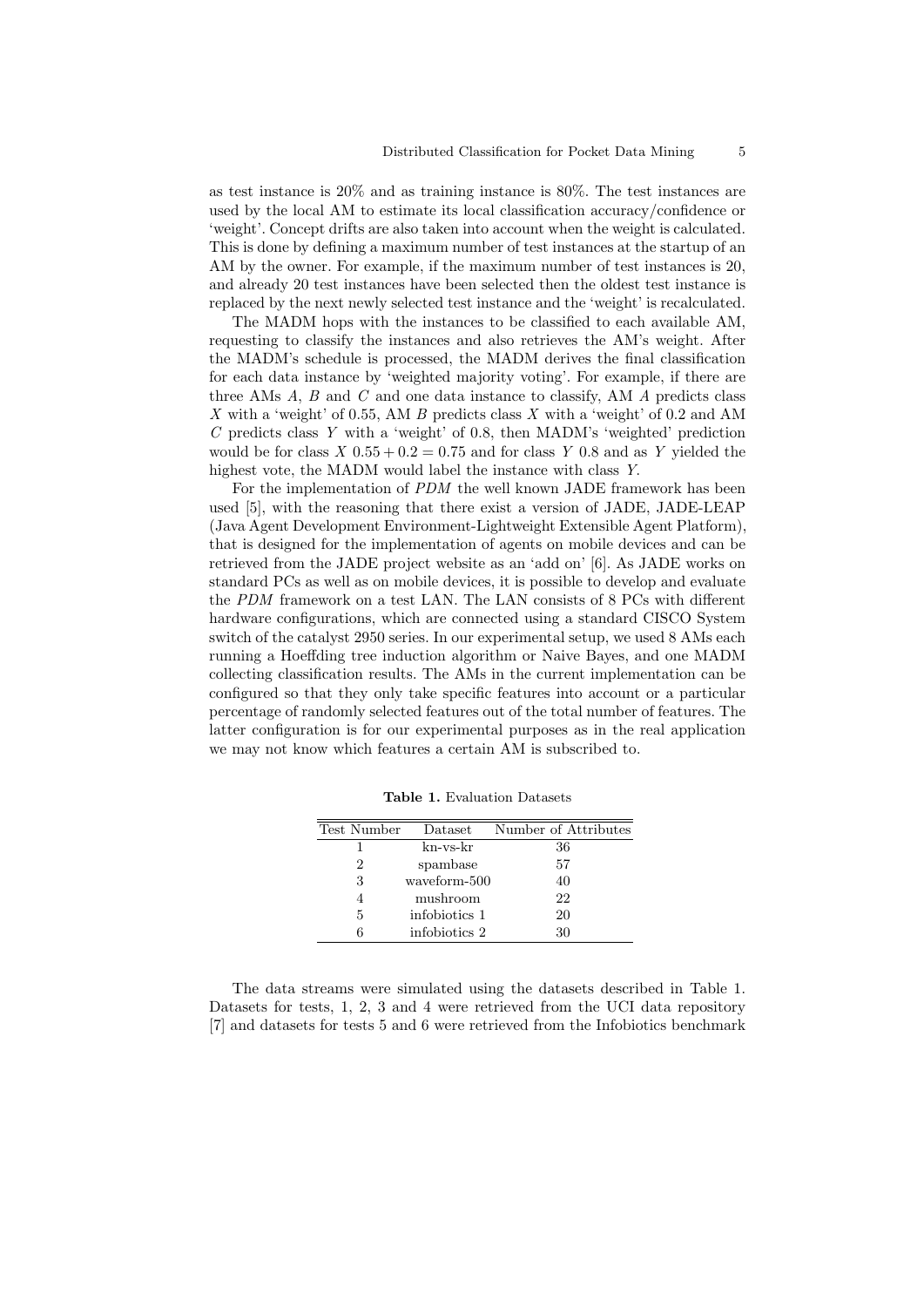data repository [8]. The simulated data stream takes a random data instance from the dataset and feeds it to the AM. Instances might be selected more than once by the data stream, however if a data instance has been used as a test instance it will be removed from the stream and never selected again, in order to avoid overfitting of the AM's model and calculate the 'weight' on test instances.

#### 4.2 Distributed Hoeffding Trees

The fact that the datasets in Table 1 are batch files allows us to compare PDM's accuracy with Hoeffding trees to batch learning classification algorithms, in particular PDM's accuracy is compared to accuracy of C4.5 and the accuracy of Naive Bayes. Both batch implementations were retrieved from WEKA [4]. The choice of C4.5 is based on its wide acceptance and use; and to the fact that the Hoeffding tree algorithm is based on C4.5. The choice of Naive Bayes is based on the fact that it is naturally incremental, computationally efficient and also widely accepted.

In general, the more features an AM has available and the more AMs visited, the more likely it is to have a better accuracy of the global classification. However, some features may not be relevant to the classification task and introduce unnecessary noise. For all experiments in this section, 30% of the data is taken as test instances for the MADM and the remaining 70% for training the AMs. All experiments have been conducted 5 times and the achieved local accuracies on the AMs and the achieved accuracy of the MADM has been recorded and averaged.

The left hand side of Figure 3 shows the accuracy of PDM plotted versus the number of AMs visited by the MADM. The experiments have been conducted for AM's holding a percentage of features from the total feature space, in particular 20%, 30% and 40% of the total feature space. The features an AM holds have been randomly selected for these experiments, however it is possible that different AMs may have selected the same or partially the same features. Looking at the left hand side of Figure 3, it can be seen that the batch versions of C4.5 and Naive Bayes achieve a comparable accuracy on all datasets. The largest discrepancy between both algorithms is for Test 2 where Naive Bayes's accuracy was 80% and C4.5 91%. Regarding PDM's classification accuracy, it can be seen that in all cases the achieved accuracy is no less than 50%. In general, it can be observed that for configurations of PDM that use AMs with only 20% of the attributes, PDM's classification accuracy is low compared with configurations that use 30% or 40% of the attributes. Also there does not seem to be a large discrepancy between configurations that use 30% or 40% of the attributes, which may be due to the fact that it is more likely with 40% attributes that irrelevant attributes have already been selected. In general, it can be seen that in many cases PDM's classification accuracy is close to the batch classification accuracy of C4.5 and Naive Bayes, especially for tests 3 and 5, however also for the remaining tests PDM often achieves close accuracies compared to those achieved from the batch learning algorithms. In general PDM with Hoeffding Trees achieves an acceptable classification accuracy. The right hand side of Figure 3 shows the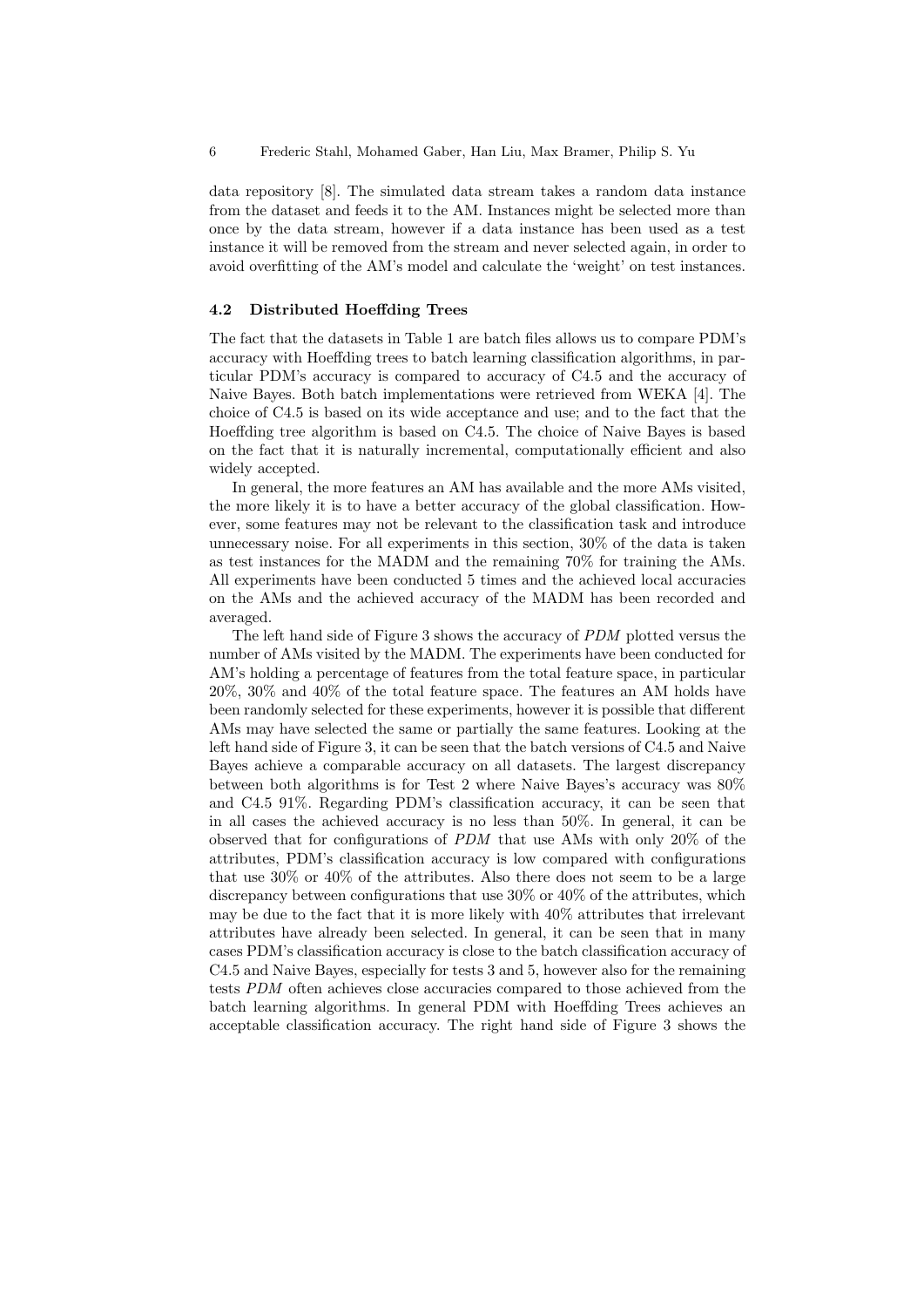

Fig. 3. The left hand side of the figure shows PDM's classification accuracy based on Hoeffding Trees and the right hand side of the figure the average accuracy of the MADM (using 'weighted' majority voting) versus the average accuracy of the AMs based on PDM with Hoeffding Trees.

accuracy achieved by the MADM (using 'weighted' majority voting) and the average of the local accuracies achieved by the AMs versus the number of AMs that have been visited. Each row of plots on the right hand side in Figure 3 corresponds to one of the datastets listed in Table 1 and each column of plots corresponds to a different percentage of features subscribed to by the AMs. The darker lines in the plots correspond to the average accuracy of the AMs and the lighter lines correspond to the accuracy the MADM derived using the local AM's 'weights' and classifications. It can be observed that in most cases the 'weighted' majority voting either achieves a similar or better accuracy compared with simply taking the average of the predictions from all AMs.

## 4.3 Distributed Naive Bayes

Similarly, PDM using Naive Bayes has been evaluated the same way as Hoeffding Trees described in Section 4.2. Similar results compared with Section 4.2 are expected with PDM using Naive Bayes classifiers.

Figure 4 illustrates the data obtained with PDM using Naive Bayes the same way as in Figure 3. The left hand side of Figure 4 shows the total accuracy of PDM plotted versus the number of AMs visited by the MADM. Regarding PDM's classification accuracy, again it can be seen that in all cases the achieved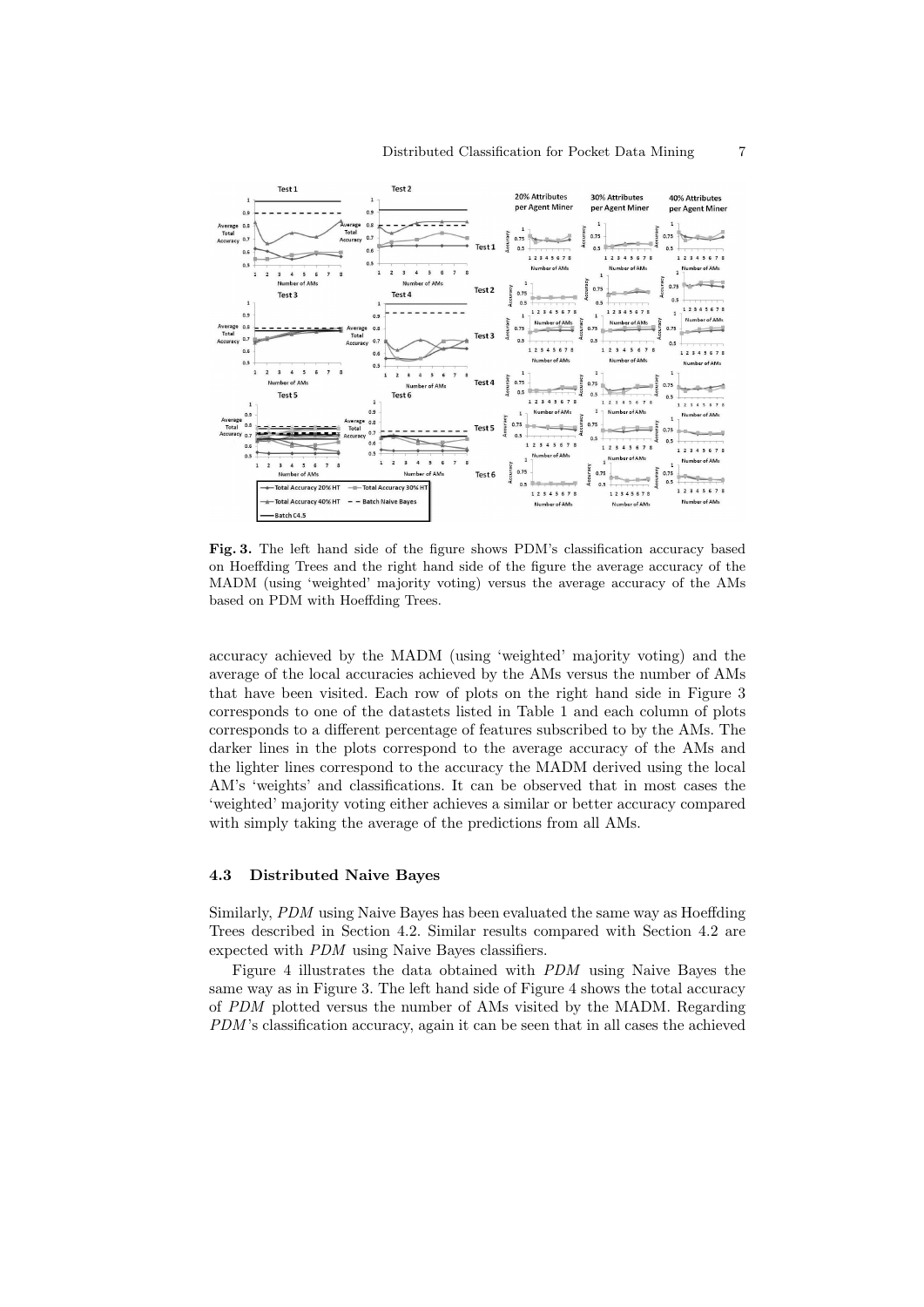

Fig. 4. The left hand side of the figure shows PDM's classification accuracy based on Naive Bayes and the right hand side of the figure shows the average accuracy of the MADM (using 'weighted' majority voting) versus the average accuracy of the AMs based on PDM with Naive Bayes.

accuracy is not less than 50%. In general, it can be observed that for configurations of PDM that use AMs with only 20% of the attributes PDM's classification accuracy is low compared with configurations that use 30% or 40% of the attributes. In general, it can be seen that in most cases that PDM's classification accuracy is close to the batch classification accuracy of C4.5 and Naive Bayes, especially for tests  $3, 4, 5$  and  $6$ , however also for the remaining tests *PDM* often achieves acceptable accuracies. The achieved accuracies are close compared with those achieved by the batch learning algorithms which have the advantage over PDM of having all the features available. In general PDM with Naive Bayes AMs achieves an acceptable classification accuracy. The right hand side of Figure 4 shows the accuracy achieved by the MADM (using 'weighted' majority voting) and the average of the local accuracies achieved by the AMs versus the number of AMs that have been visited. Each row of plots in Figure 4 corresponds to one of the datasets listed in Table 1 and each column of plots corresponds to a different percentage of features subscribed to by each AM. The darker lines in the plots correspond to the average accuracy of the AMs and the lighter lines correspond to the accuracy the MADM derived using the local AM's 'weights' and classifications. Similar to the Hoeffding tree results, It can be observed that in most cases the 'weighted' majority voting either achieves a similar or better accuracy compared with simply taking the average of the predictions from all AMs.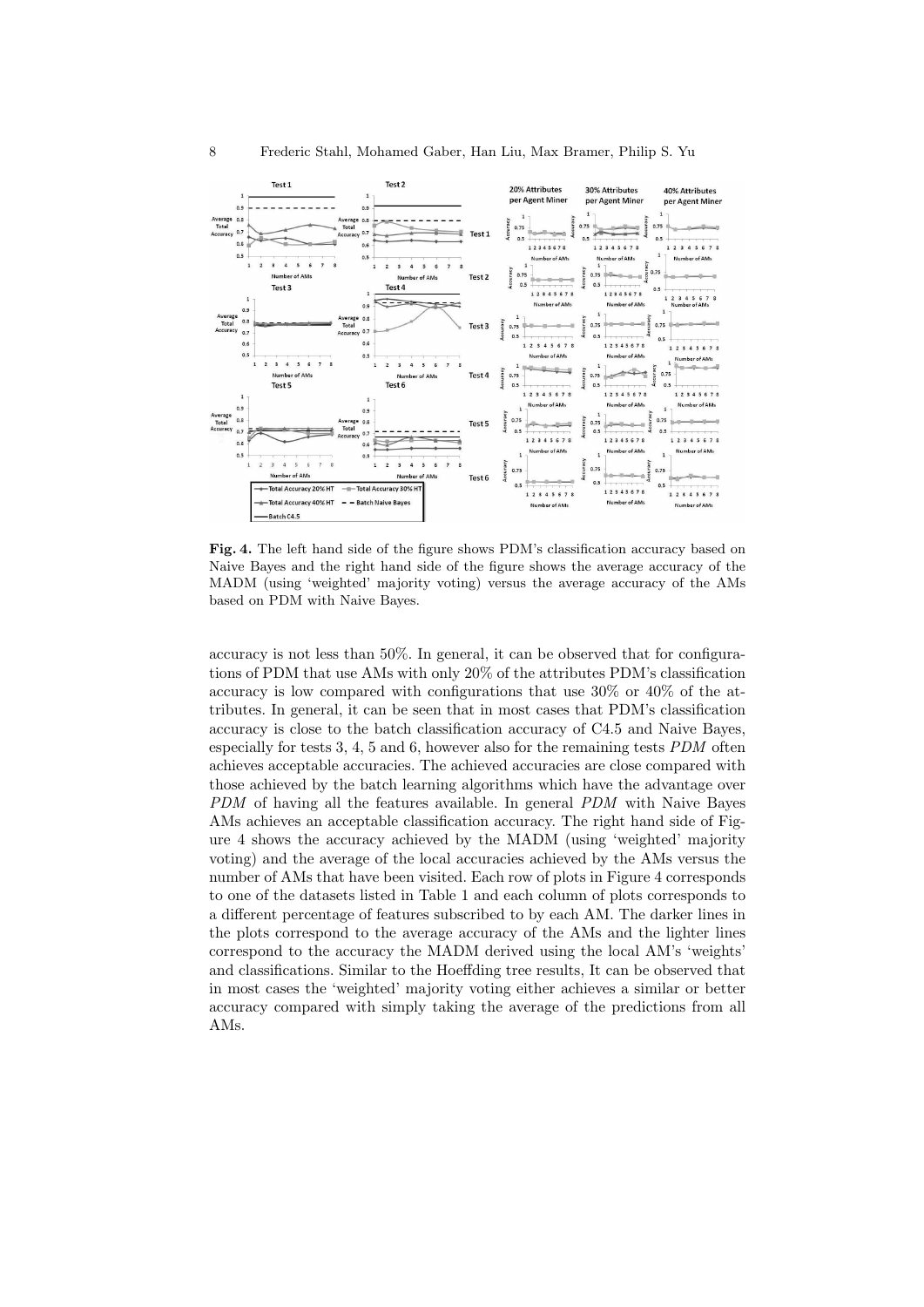

Fig. 5. Classification Accuracies achieved by both, PDM with Hoeffding Trees and PDM with Naive Bayes.

The bar charts in Figure 5 show for each number of used AMs the accuracies of PDM in the following order from left to right: Total accuracy of PDM with Hoeffding Trees with 20% attributes; total accuracy of PDM with Hoeffding Trees with 30% attributes; total accuracy of PDM with Hoeffding Trees with 40% attributes; total accuracy of PDM with Naive Bayes with 20% attributes; total accuracy of PDM with Naive Bayes with 30% attributes; total accuracy of PDM with Naive Bayes with 40% attributes; accuracy for batch learning of Naive Bayes with all attributes; and finally accuracy for batch learning of C4.5 with all attributes. For tests 3 and 5, PDM with Naive Bayes AMs and PDM with Hoeffding tree AMs seem to achieve an equal performance concerning the classification accuracy. In the remaining tests 1, 2, 4 and 6, there seems to be no general bias towards one of the two approaches, sometimes PDM with Hoeffding tree AMs is slightly better than PDM with Naive Bayes AMs and vice versa. The fact that there doesn't seem to be a bias towards one of the approaches suggest that heterogeneous PDM configurations with some AMs implementing Naive Bayes and some implementing Hoeffding trees would generate a similar performance compared with PDM systems solely based on Naive Bayes or Hoeffding trees.

### 5 Conclusions

This paper outlines the Pocked Data Mining (PDM) architecture, a framework for collaborative data mining on data streams in a mobile environment. PDM uses mobile agents technology in order to facilitate mining of data streams collaboratively. PDM has been evaluated concerning its achieved classification accuracy for two different configurations, one with Hoeffding Tree AMs and one with Naive Bayes AMs. It has been observed that both configurations achieve an acceptable classification accuracy. Often PDM even achieves close accuracies compared to the ideal case, where all instances and attributes are available in